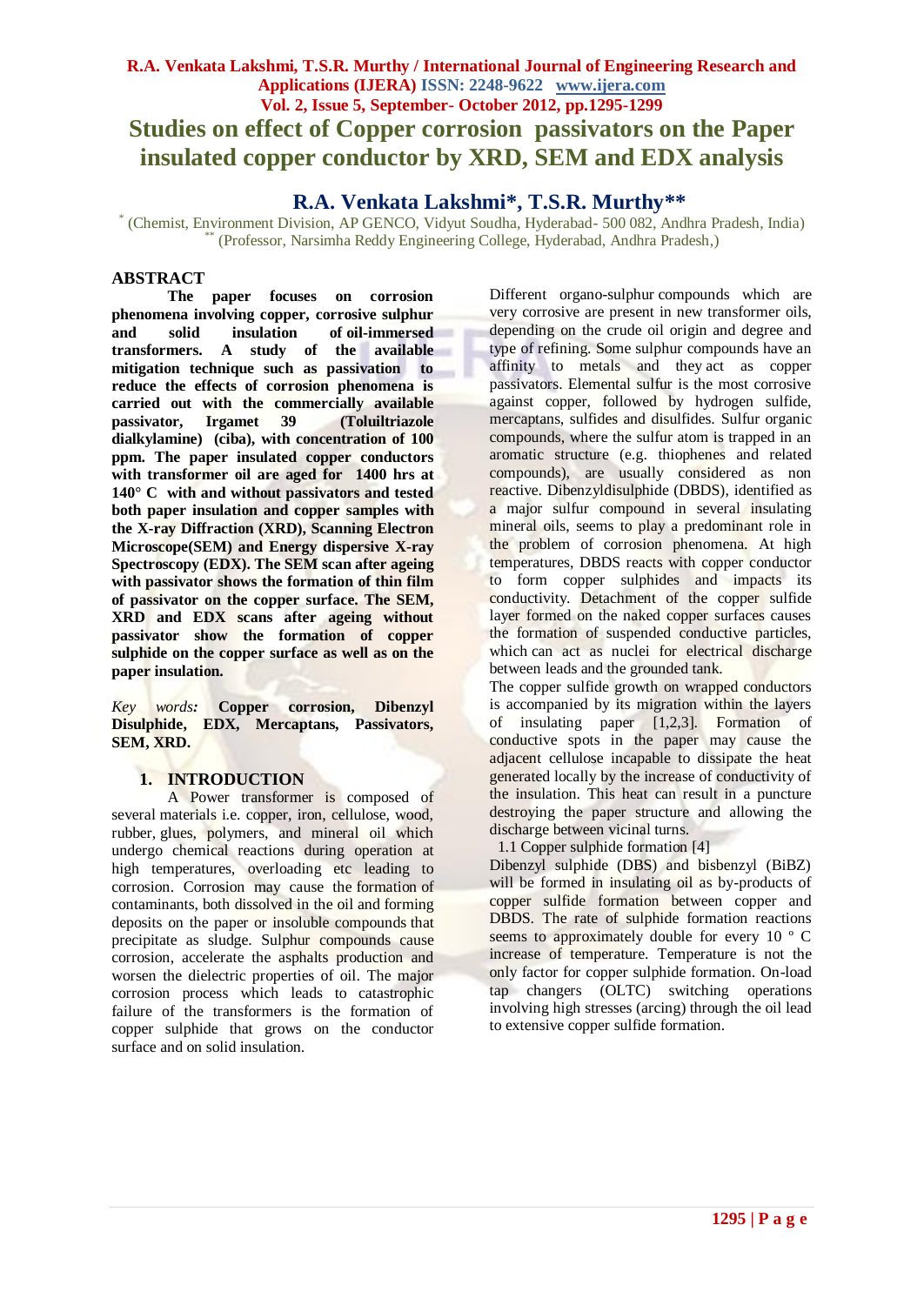The mechanism of conversion of DBDS in the presence of copper and heat into copper sulphide is shown in Fig.(1).



#### 1.2 Copper passivator [5,6,7]

Addition of copper passivator is one of the mitigation techniques that has been used to the largest extent. An optimum concentration of 100 ppm of passivator is added to inhibit the reaction of copper with corrosive sulfur. The passivators mostly used are BTA and derivatives such as toluiltriazole-dialkyl-amine commercially available as Ciba Irgamet39. The triazolic part of the molecule is likely oriented towards the conductor's surface, shielding it against the chemical attack of corrosive sulfur compounds and acting only as a potentially protective agent. Irgamet 39, a triazole derivative is a liquid with density 0.95g/cm3 at 20° C, flash point is greater than 150° C and offers low volatility, easy to handle, has excellent solubility in mineral oil and does not affect the dielectric properties of transformer oils. It is a better passivator than BTA due to its good miscibility with oil. BTA is a granular solid at room temperature and requires heating and mixing to dissolve in the oil. Passivator structures are shown in Fig.(2)



 Benzo Triazole(BTA) Toluiltriazole-dialkylamine (Irgamet 39) Figure 2 The structure of BTA and Irgamet 39 passivators

#### **I. EXPERIMENTAL**

The copper conductors of 8 inches length covered with a number of layers of cellulose paper were dried at 105°C for 24 hours. The dried samples were impregnated with fresh dried filtered transformer oil with vacuum more than 1 torr at 100° C and then immersed in fresh transformer oil. The oil was found to contain trace amounts of DBDS and Mercaptan Sulphur. The paper insulated copper conductors with and without passivators were aged in transformer oil for 1400hrs at 140° C in an oven. The metal passivator used in this experiment is Irgamet39 as it is a liquid and easily miscible with oil. After ageing, the copper and the paper samples were tested by XRD, SEM and EDX analysers.

2.1. X-ray Difractometer(XRD)

The XRD equipment used for this study is of Philips make. It investigates crystalline material structure, including atomic arrangement, crystallite size and imperfections. It reveals information about the crystal structure, chemical composition and physical properties of materials and thin films.

2.1.1 Principle

It is based on observing the scattered intensity of an X-ray beam hitting a material as a function of incident and scattered angle, polarization and wavelength or energy.

2.2. Scanning Electron Microscope(SEM)

The SEM used for this study is of Carl Zeiss Germany make. It is used for high magnification imaging of materials in determination of fibre structure in wood and paper, metal fracture surfaces, production defects. The surface coatings can be analysed by SEM and it is non-destructive. SEM in combination with EDX (Energy Dispersive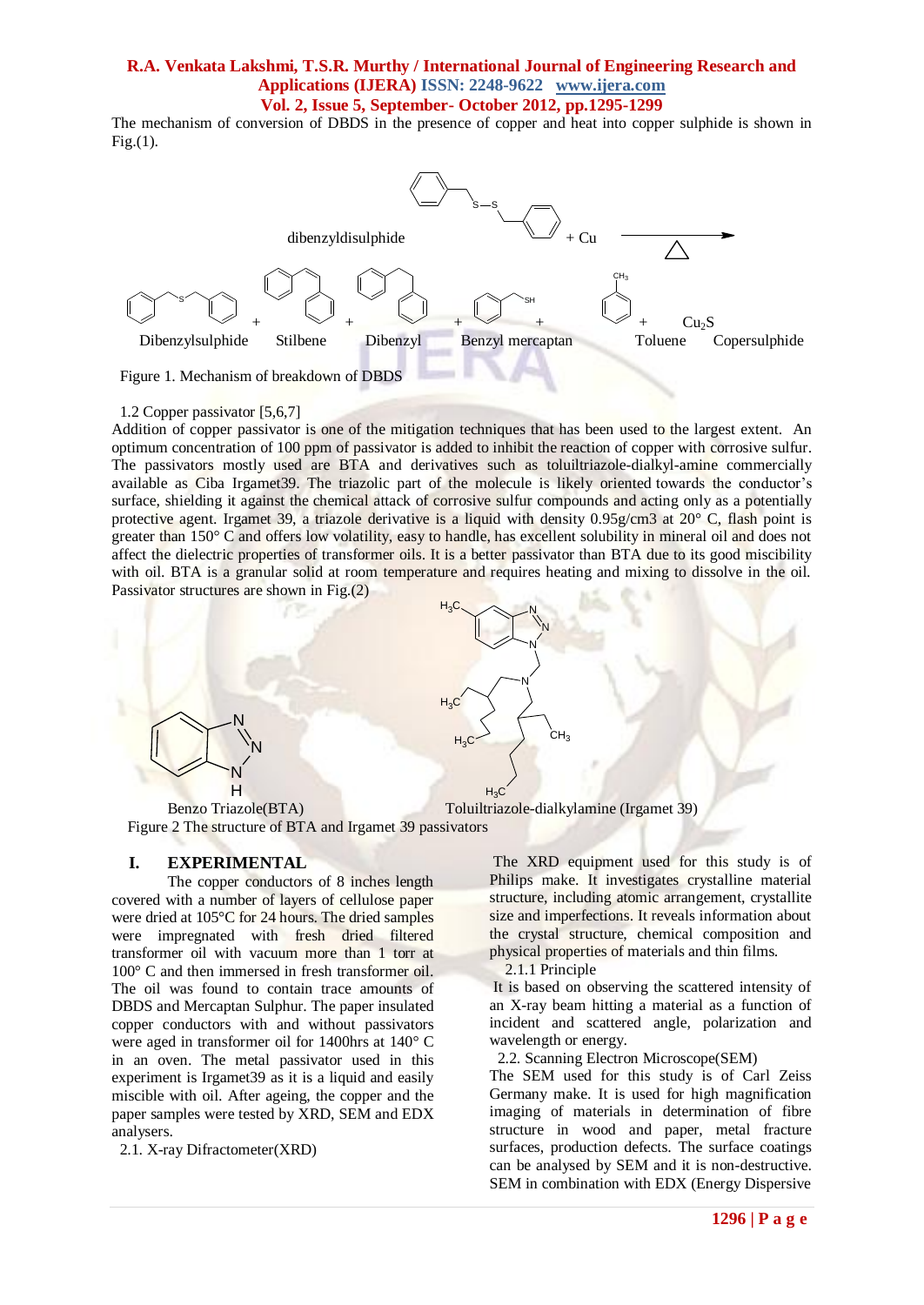X-ray Spectroscopy determines elemental composition of samples.

2.2.1 Principle

It uses a focused beam of high-energy electrons to generate a variety of signals like secondary electrons, back scattered electrons, diffracted back scattered electrons, photons, visible light and heat at the surface of solid. The signals that derive from electron material interactions reveal information about the external morphology (texture), chemical composition, crystalline structure and orientation of materials.

2.3.Energy dispersive X-ray Spectroscopy It is used for elemental analysis or chemical characterization of material.

2.3.1 Principle

Incident beam excites an electron in an inner shell, ejecting it from the shell while creating an electron hole where the electron was. An electron from an outer higher energy shell then fills the hole, and the difference in energy between the higher energy shell and the lower energy shell may be released in the form of an X-ray measured by EDX. The energy of the X-rays is characteristic of the difference in energy between the two shells, and of the atomic structure of the element from which they were emitted. This allows the elemental composition of the specimen to be measured. The detector converts X-ray energy into voltage signals, which are sent to pulse processor, which measures signals and passes them onto an analyzer for data display and analysis.

## **II. RESULTS AND DISCUSSIONS**

3.1.The X-ray Diffraction studies





XRD scan of copper sample of paper insulated copper conductor after ageing in oil without passivator at 140°C for 1400 hr

Figure 3. Figure 4.

XRD scan of Paper Sample on copper conductor after ageing in oil without passivator at 140 °C for1400 hr



Figure 5. XRD scan of Paper Sample on copper conductor after ageing in oil with passivator at 140 °C for 1400 hr

The presence of copper sulphide on copper conductor could not be established using XRD due to poor resolution and it indicates characteristic bands due to copper only. In addition to copper, the XRD spectrum shows presence of calcium also which could have come from the cellulose paper as shown in Fig. (3). Fig. (4) shows the XRD scan of

paper sample on copper conductor aged in transformer oil for 1400 hrs at 140 °C without passivator. The scan indicates  $Cu<sub>2</sub>S$  peaks at theta  $(0)$  values of 32, 48, 58, 62 on paper insulation aged with transformer oil. Fig. (5) shows XRD scan of Paper Sample on copper conductor after ageing in oil with passivator at 140 °C for 1400 hr.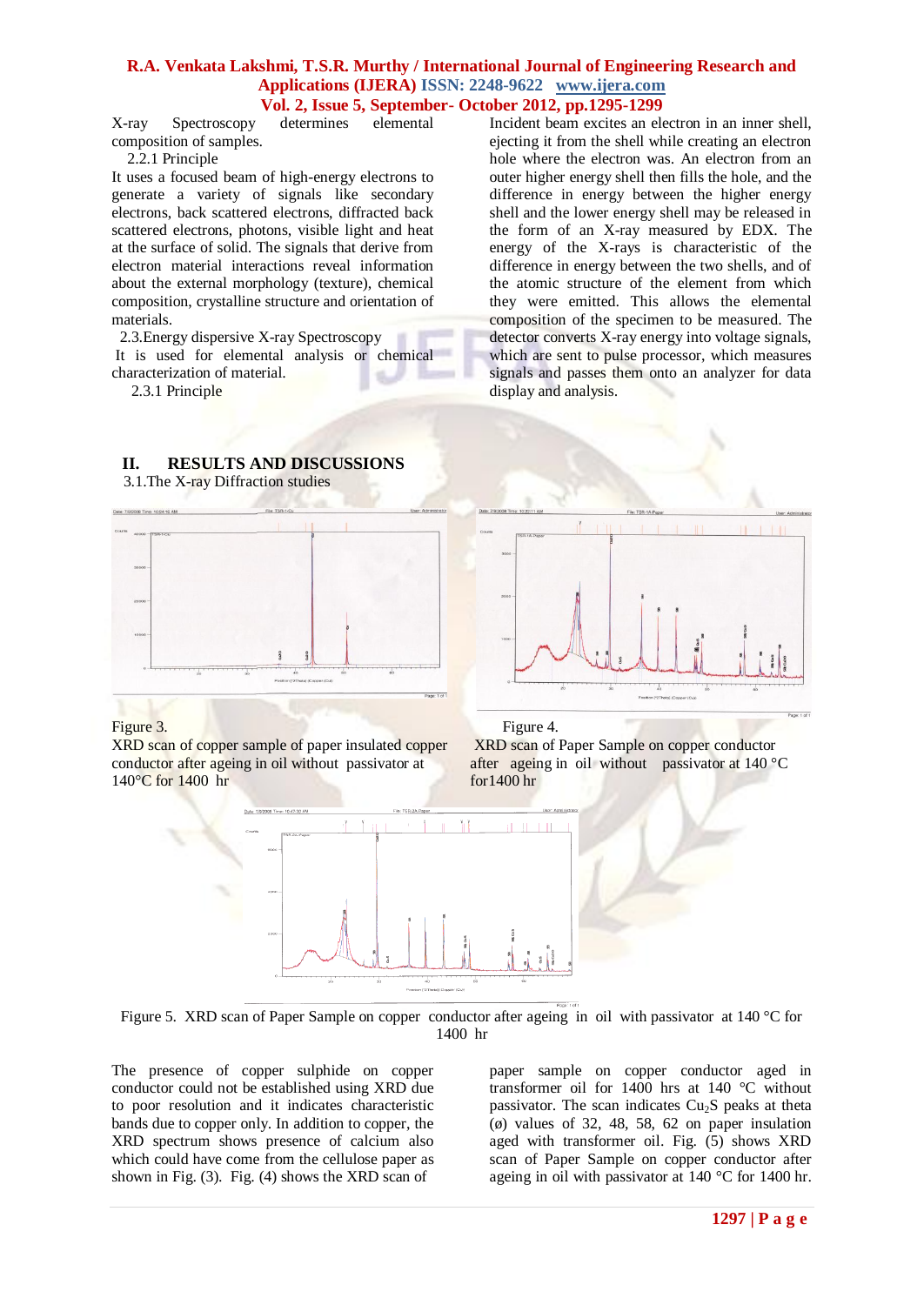3.2. Scanning Electron Microscope (SEM) studies







SEM scan of copper sample of paper insulated copper conductor after ageing in oil without passivator at 140 °C for1400 hr

SEM scan of copper sample of paper insulated copper conductor after ageing in oil with passivator at 140 °C for 1400hr



Figure 8 SEM scan of paper sample on copper conductor after ageing in oil with out passivator at 140 °C for 1400 hr

Fig. (6) shows SEM analysis of copper sample of paper insulated copper conductor after ageing with transformer oil without passivator at 140° C for 1400 hr. This indicates globules of copper sulphide on aged copper surface. Fig. (7) shows SEM analysis of copper sample of paper insulated copper conductor after ageing with transformer oil with passivator at 140° C for 1400 hr. This indicates formation of a uniform film of the passivator on the conductor surface. Fig. (8) shows SEM analysis of paper sample after ageing in transformer oil without passivator at 140° C for 1400 hrs. This picture clearly shows contamination on the paper insulation in which all the fiber surfaces and the gaps between the fibers encrusted with the copper sulfides. The copper sulfide formed can be visibly seen on the paper insulation in some cases and ranges considerably in coloration depending upon severity, closeness to the conductor and other factors. The copper sulfide deposit is scattered on the paper insulation.





EDX scan of copper sample of paper insulated copper conductor after ageing in oil with out passivator at 140 °C for1400 hr





EDX scan of copper sample of paper insulated copper conductor after ageing in oil with passivator at 140°C for 1400 hr